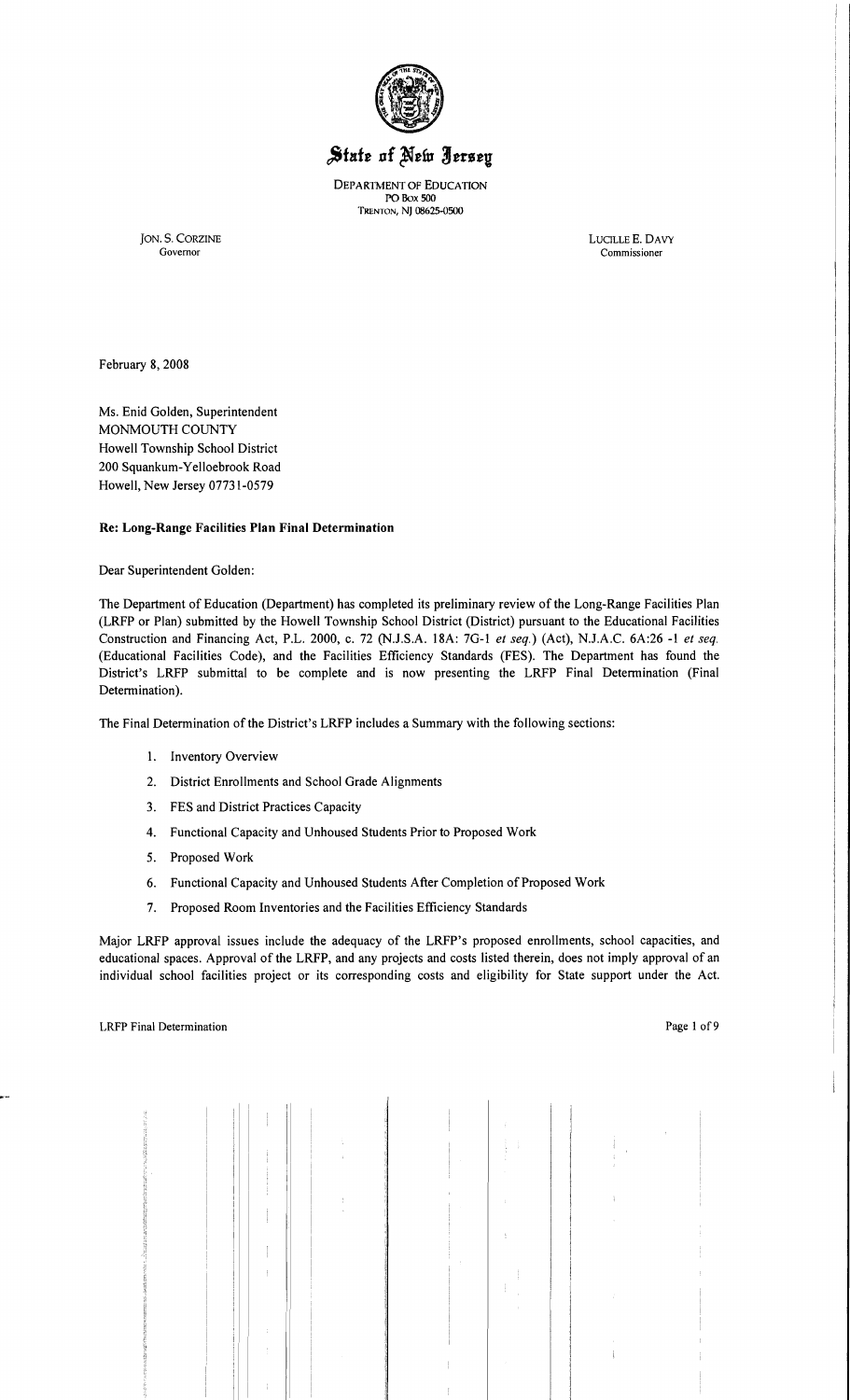Similarly, approval of the LRFP does not imply approval of portions of the Plan that are inconsistent with the Department's FES and proposed building demolition or replacement. Determination of preliminary eligible costs and final eligible costs will be made at the time of the approval of a particular school facilities project pursuant to NJ.S.A. 18A:7G-5. The District must submit a feasibility study as part of the school facilities project approval process, pursuant to NJ.S.A. 18A:7G-7b, to support proposed building demolition or replacement. The feasibility study should demonstrate that a building might pose a risk to the safety of the occupants after rehabilitation or that rehabilitation is not cost-effective.

Following the approval of the LRFP, the District may submit an amendment to the approved LRFP for Department review. Unless and until an amendment to the LRFP is submitted to and approved by the Commissioner of the Department pursuant to NJ.S.A. 18A:7G-4(c), the approved LRFP shall remain in effect. The District may proceed with the implementation of school facilities projects that are consistent with the approved LRFP whether or not the school facilities project contains square footage that may be ineligible for State support.

We trust that this document will adequately explain the Final Determination and allow the District to move forward with the initiation of projects within its LRFP. Please contact H. Lyle Jones, Regional Director at the Office of School Facilities at (609) 943-5452 with any questions or concerns that you may have.

Sincerely,

Lucille EDay

Lucille E. Davy Commissioner

Enclosure

c: Willa Spicer, Deputy Commissioner John Hart, Chief of Staff Rochelle Hendricks, Assistant Commissioner, Division of District and School Improvement William King, Assistant Commissioner Kathryn Forsyth, Director of Public Information Eugenia Lawson, Monmouth County Superintendent of Schools Bernard E. Piaia, Director, School Facilities, Office of the Chief of Staff H. Lyle Jones, Regional Director, School Facilities, Office of the Chief of Staff Tom Lakavitch, County Manager, School Facilities, Office of the Chief of Staff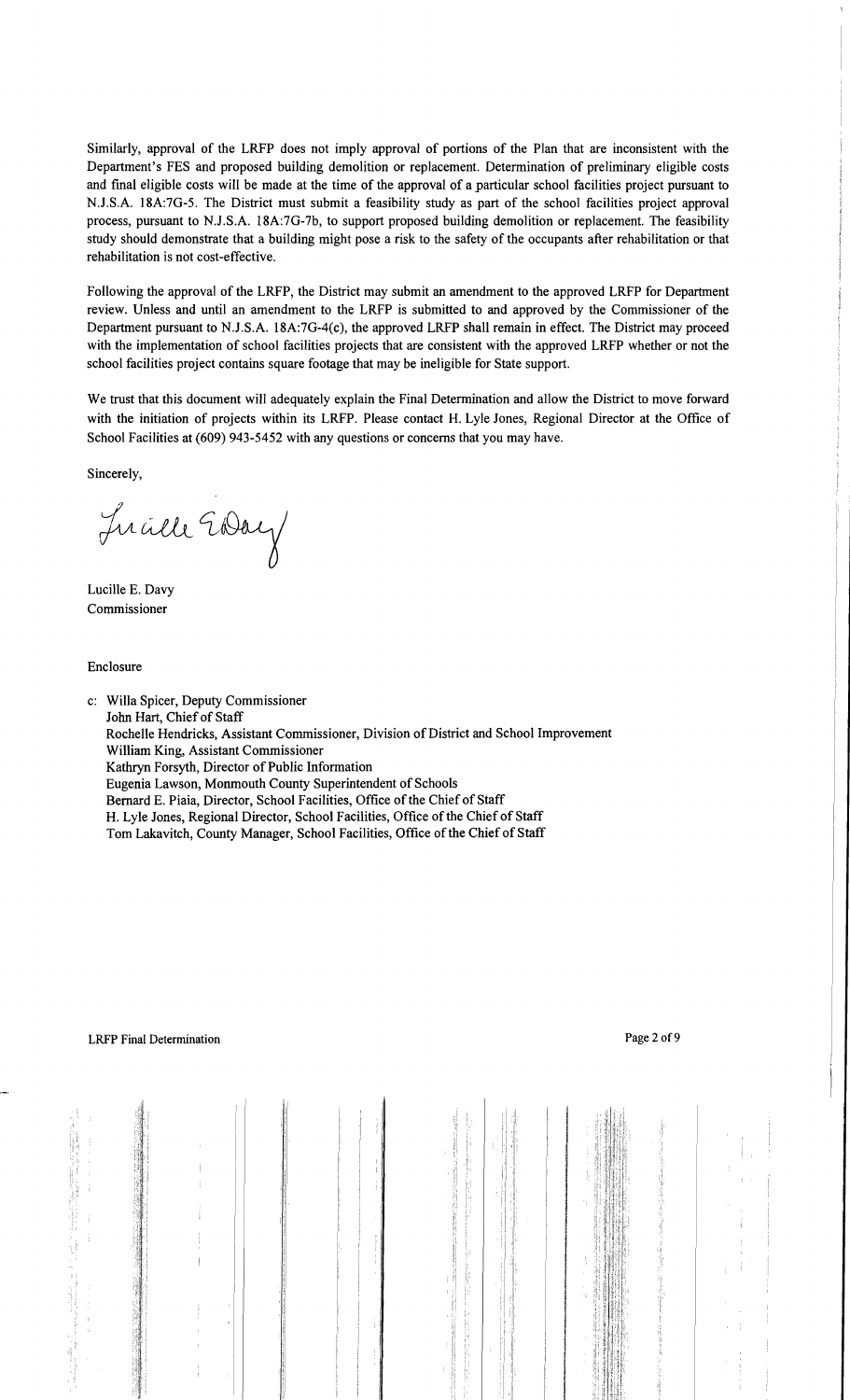# LONG-RANGE FACILITIES PLAN

# **Final Determination Summary**

Howell Township School District

The Department of Education (Department) has completed its review of the Long-Range Facilities Plan (LRFP or Plan) submitted by the Howell Township School District (District) pursuant to the Educational Facilities Construction and Financing Act, P.L. 2000, c.72 (N.J.S.A. 18A:7G-l *et seq.)* (Act), N.J.A.C. 6A:26-1 et seq. (Educational Facilities Code), and the Facilities Efficiency Standards (FES).

This is the Department's Final Determination Summary (Summary) of the LRFP. The Summary is based on the standards set forth in the Act, the Educational Facilities Code, the FES, District entered data in the LRFP and Project Application and Tracking System (LRFP website), and District supplied supporting documentation. The Summary consists of seven sections. The referenced reports in *italic* text are standard LRFP reports available on the Department's LRFP website.

#### 1. Inventory Overview

The District provides services for students in grades K-8. The predominant existing school grade configuration is K-5/6-8. The predominant proposed school grade configuration is K-5/6-8. The District is classified as an "Under 55" district for funding purposes.

The District identified existing and proposed schools, sites, buildings, playgrounds, playfields, and parking lots in its LRFP. The total number of existing and proposed district-owned or leased schools, sites, and buildings are listed in Table 1. A detailed description of each asset can be found in the LRFP website report titled *"Site Asset Inventory Report. "* 

|                                                      | <b>Existing</b> | <b>Proposed</b> |
|------------------------------------------------------|-----------------|-----------------|
| Sites:                                               |                 |                 |
| <b>Total Number of Sites</b>                         | 15              | 15              |
| Number of Sites with no Buildings                    |                 |                 |
| Number of Sites with no Instructional Buildings      |                 |                 |
| <b>Schools and Buildings:</b>                        |                 |                 |
| Total Number of Schools                              | 15              | 15              |
| <b>Total Number of Instructional Buildings</b>       | 13              | 13              |
| Total Number of Administrative and Utility Buildings |                 |                 |
| <b>Total Number of Athletic Facilities</b>           |                 |                 |
| <b>Total Number of Parking Facilities</b>            |                 |                 |
| <b>Total Number of Temporary Facilities</b>          |                 |                 |

# Table 1: Inventory Summary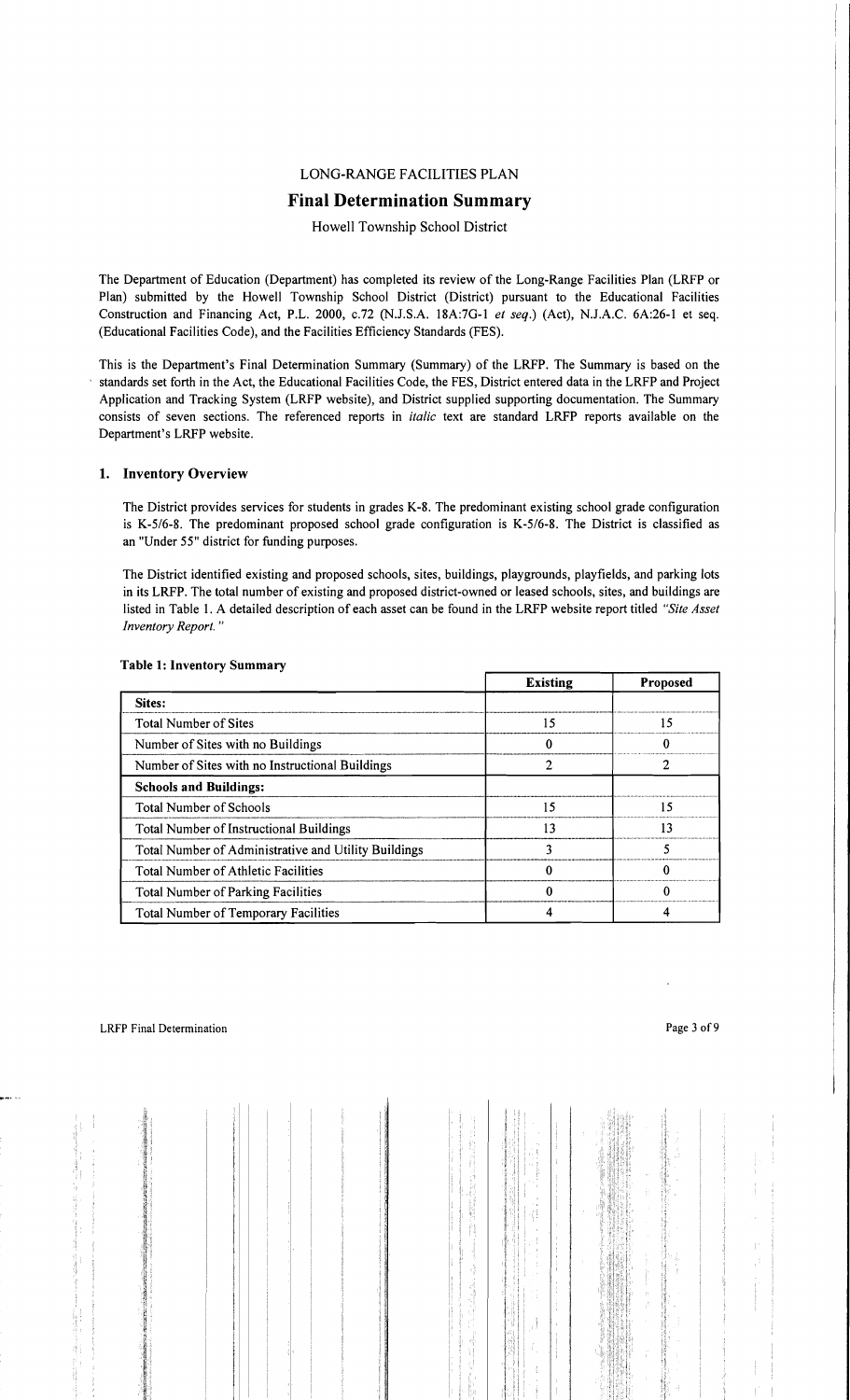As directed by the Department, incomplete school facilities projects that have project approval from the Department are represented as "existing" in the Plan. District schools with incomplete approved projects that include new construction or the reconfiguration of existing program space are as follows: n/a.

Major conclusions are as follows:

- The District is proposing to maintain the existing number of District-owned or leased sites.
- The District is proposing to maintain the existing number of District-owned or operated schools.
- The District is proposing to maintain the existing number of District-owned or leased instructional buildings. The District is proposing to maintain the existing number of District-owned or leased noninstructional buildings.

FINDINGS The Department has determined that the proposed inventory is adequate for review of the District's LRFP. However, the LRFP determination does not imply approval of an individual school facilities project listed within the LRFP. The District must submit individual project applications for project approval. If building demolition or replacement is proposed, the District must submit a feasibility study, pursuant to NJ.S.A. 18A:7G-7b, as part of the application for the specific school facilities project.

#### 2. District Enrollments and School Grade Alignments

The District determined the number of students, or "proposed enrollments," to be accommodated in the LRFP on a district-wide basis and in each school. The District's existing and proposed enrollments and the cohortsurvival projection provided by the Department on the LRFP website are listed in Table 2. Detailed information can be found in the LRFP website report titled *"Enrollment Projection Detail.* " Existing and proposed school enrollments and grade alignments can be found in the report titled *"Enrollment and School Grade Alignment. "* 

|                             | <b>Actual Enrollments</b><br>2005 | <b>District Proposed</b><br><b>Enrollments</b> | <b>Department's LRFP</b><br><b>Website Projection</b> |
|-----------------------------|-----------------------------------|------------------------------------------------|-------------------------------------------------------|
| Grades K-12:                |                                   |                                                |                                                       |
| Grades K-5, including SCSE  | 4.583                             | 4,697                                          | 4,614                                                 |
| Grades 6-8, including SCSE  | 2.612                             | 2,448                                          | 2.416                                                 |
| Grades 9-12, including SCSE |                                   |                                                |                                                       |
| <b>District Totals</b>      | 7.250                             | 7,145                                          | 7,030                                                 |
| Pre-Kindergarten:           |                                   |                                                |                                                       |
| Pre-Kindergarten, Age 3     | O                                 | 60                                             |                                                       |
| Pre-Kindergarten, Age 4     | 16                                | 60                                             | 0                                                     |
| Pre-Kindergarten, SCSE      | 71                                | 60                                             | 61                                                    |

#### Table 2: Enrollment Comparison

*"SCSE"* = *Self-Contained Special Education* 

Major conclusions are as follows:

The District elected to use the Department's LRFP website projection. Supporting documentation was submitted to the Department as required to justify the proposed enrollments.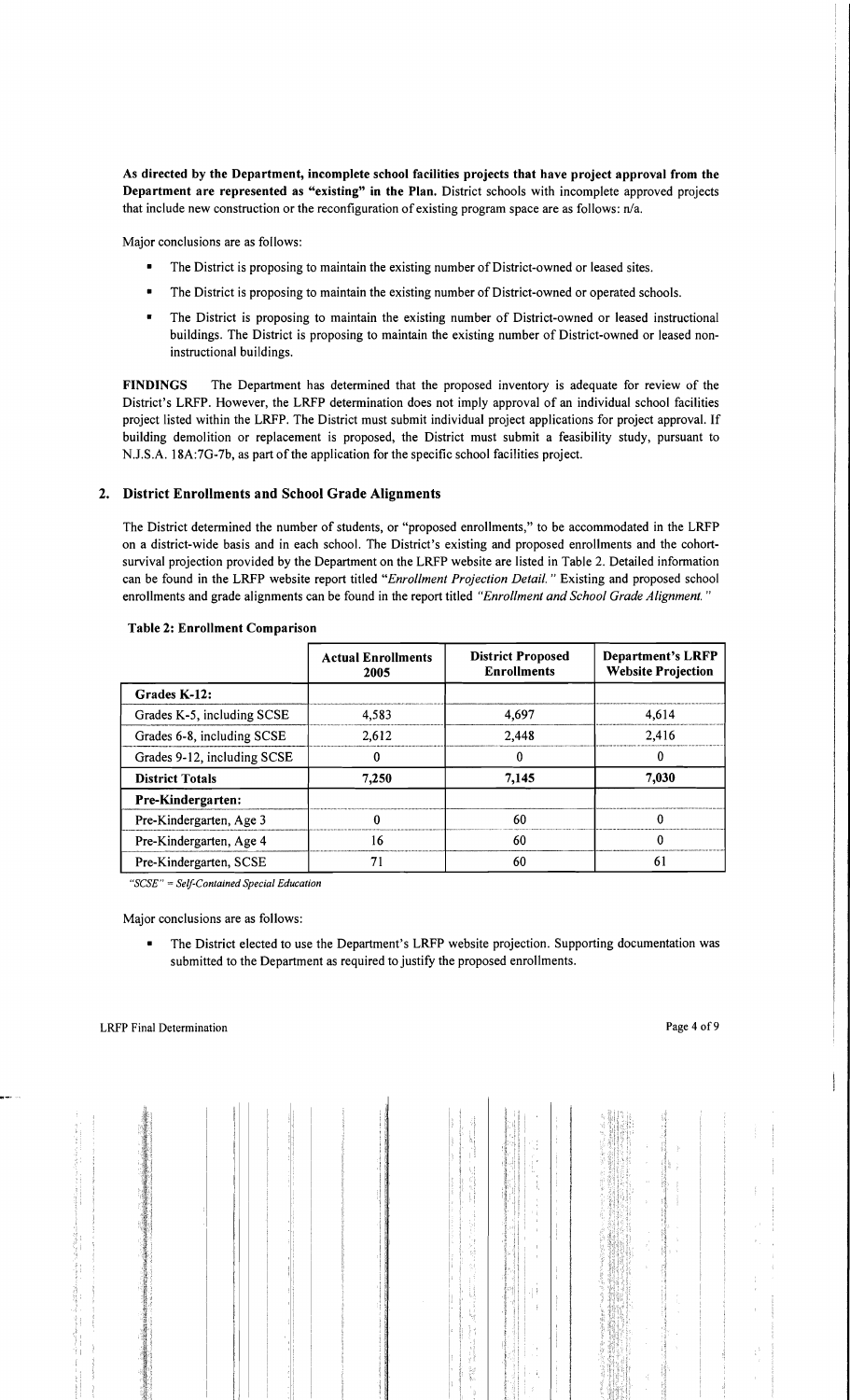- The District is planning for increasing enrollments.
- The District is not an ECPA (Early Childhood Program Aid) District.

FINDINGS The Department has determined that the District's proposed enrollments are supportable for review of the District's LRFP. The Department will require a current enrollment projection at the time an application for a school facilities project is submitted incorporating the District's most recent Fall Enrollment Report in order to verify that the LRFP's planned capacity is appropriate for the updated enrollments.

# 3. FES and District Practices Capacity

The proposed room inventories for each school were analyzed to determine whether the LRFP provides adequate capacity for the proposed enrollments. Two capacity calculation methods, called *"FES Capacity"* and *"District Practices Capacity,"* were used to assess existing and proposed school capacity in accordance with the FES and District program delivery practices. A third capacity calculation, called *"Functional Capacity*," determines Unhoused Students and potential State support for school facilities projects. Functional Capacity is analyzed in Section 5 of this Summary.

- *FES Capacity* only assigns capacity to pre-kindergarten *(if district-owned or operated),* kindergarten, general, and self-contained special education classrooms. No other room types are considered to be capacity-generating. Class size is based on the FES and is prorated for classrooms that are sized smaller than FES classrooms. FES Capacity is most accurate for elementary schools, or schools with non-departmentalized programs, in which instruction is "homeroom" based. This capacity calculation may also be accurate for middle schools depending upon the program structure. However, this method usually significantly understates available high school capacity since specialized spaces that are typically provided in lieu of general classrooms are not included in the capacity calculations.
- *District Practices Capacity* allows the District to include specialized room types in the capacity calculations and adjust class size to reflect actual practices. This calculation is used to review capacity and enrollment coordination in middle and high schools.

A capacity utilization factor in accordance with the FES is included in both capacity calculations. A 90% capacity utilization rate is applied to classrooms serving grades K-8. An 85% capacity utilization rate is applied to classrooms serving grades 9-12. No capacity utilization factor is applied to preschool classrooms.

Table 3 provides a summary of existing and proposed district-wide capacities. Detailed information can be found in the LRFP website report titled *"FES and District Practices Capacity.* ))

|                                          | <b>Total FES Capacity</b> | <b>Total District Practices Capacity</b> |
|------------------------------------------|---------------------------|------------------------------------------|
| $(A)$ Proposed Enrollments               | 7.265                     | 7.265                                    |
| $ $ (B) Existing Capacity                | 7.089.02                  | 7,602.60                                 |
| <i>Existing Capacity Status (B)-(A)</i>  | $-175.98$                 | 337.60                                   |
| $(C)$ Proposed Capacity                  | 7,174.90                  | 7,837.20                                 |
| <i>*Proposed Capacity Status (C)-(A)</i> | -90 10                    | 572.20                                   |

## Table 3: FES and District Practices Capacity Summary

*\*Pre-kindergarten students are not included in the calculations.*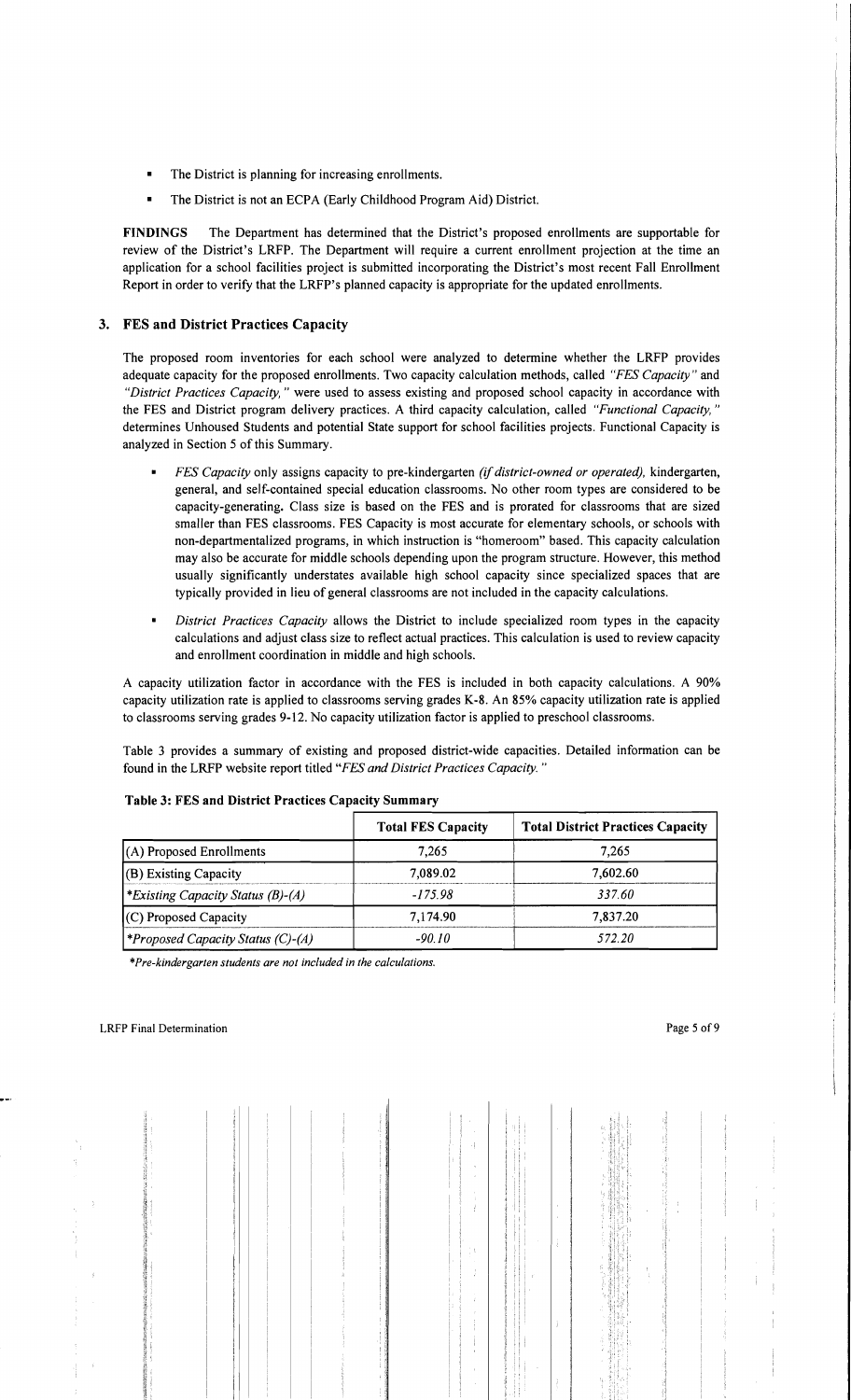Major conclusions are as follows:

- The District has appropriately coordinated proposed school capacities and enrollments in the LRFP.
- Adequate justification has been provided by the District if capacity for a school deviates from the proposed enrollments by more than 5%.

FINDINGS The Department has determined that the proposed District capacity, in accordance with the proposed enrollments, is adequate for review of the District's LRFP. The Department will require a current enrollment projection at the time an application for a school facilities project is submitted, incorporating the District's most recent Fall Enrollment Report, in order to verify that the LRFP's planned capacity meets the District's updated enrollments.

# 4. Functional Capacity and Unhoused Students Prior to Proposed Work

*Functional Capacity* was calculated and compared to the proposed enrollments to provide a preliminary estimate of Unhoused Students and new construction funding eligibility. Functional Capacity is the adjusted gross square footage of a school building *(total gross square feet minus excluded space)* divided by the minimum area allowance per Full-time Equivalent student for the grade level contained therein. Unhoused Students is the number of students projected to be enrolled in the District that exceeds the Functional Capacity of the District's schools pursuant to NJ.A.C. 6A:26-2.2(c).

*"Excluded Square Feet"* in the LRFP Functional Capacity calculation includes (1) square footage exceeding the FES for any pre-kindergarten, kindergarten, general education, or self-contained special education classroom; (2) grossing factor square footage *(corridors, stairs, mechanical rooms, etc.)* that exceeds the FES allowance, and (3) square feet proposed to be demolished or discontinued from use. Excluded square feet may be revised during the review process for individual school facilities projects.

Table 4 provides a preliminary assessment of Functional Capacity, Unhoused Students, and Estimated Maximum Approved Area for the various grade groups in accordance with the FES. Detailed information concerning the calculation and preliminary excluded square feet can be found in the LRFP website reports titled *"Functional Capacity and Unhoused Students"* and *"Functional Capacity Excluded Square Feet."* 

|                        |            | B          |                 |                |                          |
|------------------------|------------|------------|-----------------|----------------|--------------------------|
|                        |            | Estimated  |                 | D              | $E = C \times D$         |
|                        | A          | Existing   | $C = A-B$       | Area           | <b>Estimated Maximum</b> |
|                        | Proposed   | Functional | Unhoused        | Allowance      | Approved Area for        |
|                        | Enrollment | Capacity   | <b>Students</b> | (gsf/students) | <b>Unhoused Students</b> |
| Elementary $(K-5)^*$   | 4,637      | 5,182.24   | 0.00            | 125.00         | 0.00                     |
| Middle $(6-8)$         | 2.448      | 3,056.41   | 0.00            | 134.00         | 0.00                     |
| $High (9-12)$          | 0          | $\bf{0}$   | 0.00            | 151.00         | 0.00                     |
| <b>District Totals</b> | 7,085      | 8,238.65   |                 |                |                          |

## Table 4: Functional Capacity and Unhoused Students Prior to Proposed Work

*\*Pre-kindergarten students are not included in the calculations.*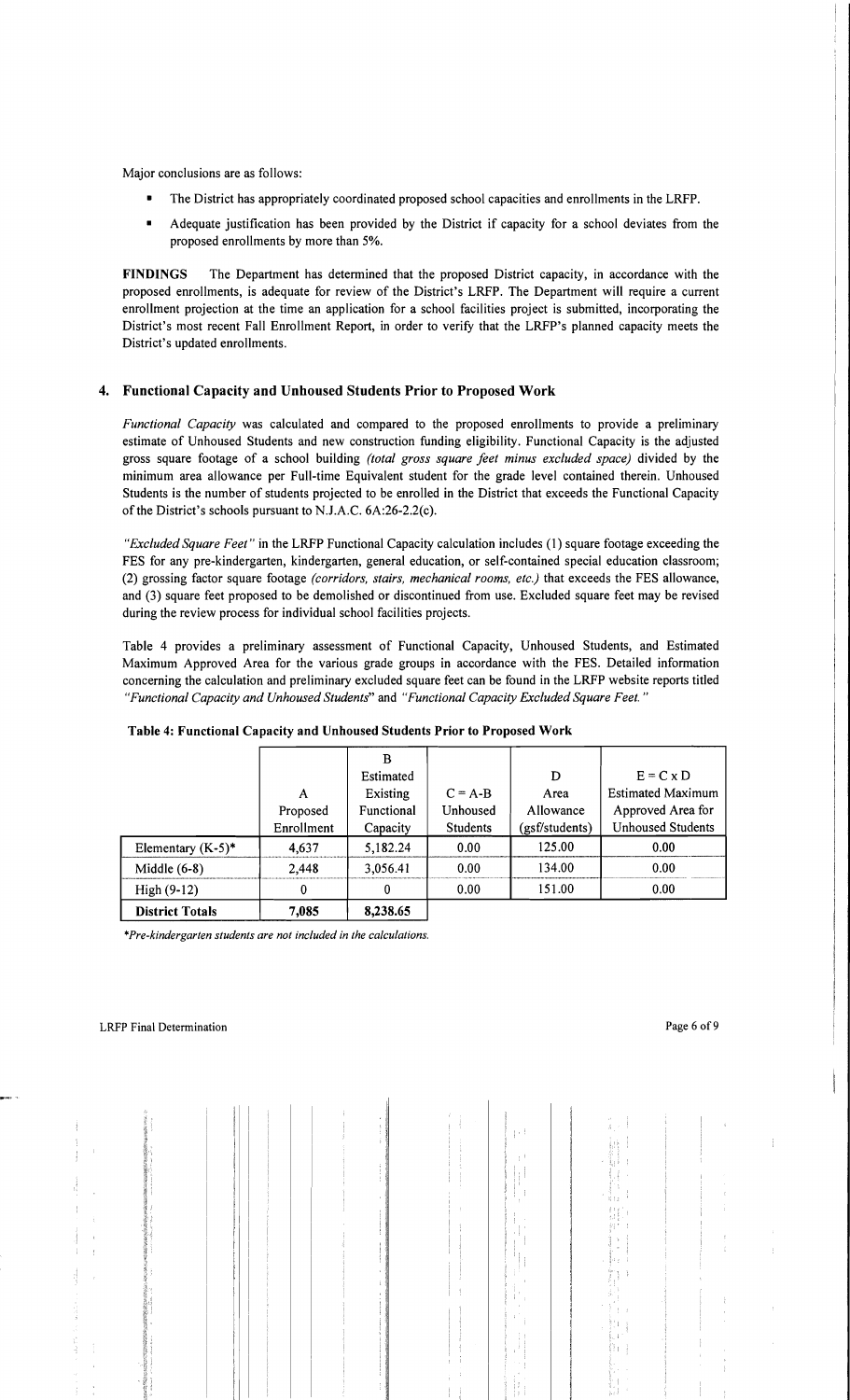Major conclusions are as follows:

- The calculations for "Estimated Existing Functional Capacity" include school facilities projects that have been approved by the Department but were not under construction or complete at the time of Plan submission.
- • The District, based on the preliminary LRFP assessment, does not have Unhoused Students for the following FES grade groups: Grades K-5, 6-8.
- The District, based on the preliminary LRFP assessment, has Unhoused Students for the following FES grade groups: PK.
- The District is not an ECPA District. Therefore, general education pre-kindergarten students are not included in the calculations.
- The District is not proposing to demolish or discontinue the use of existing District-owned instructional space. The Functional Capacity calculation excludes square feet proposed to be demolished or discontinued for the following FES grade groups: n/a.

FINDINGS Functional Capacity and Unhoused Students calculated in the LRFP are preliminary estimates. Justification for square footage in excess of the FES and the detennination of additional excluded square feet, Preliminary Eligible Costs (PEC), and Final Eligible Costs (FEC) will be included in the review process for specific school facilities projects. A feasibility study undertaken by the District is required if building demolition or replacement is proposed per NJ.A.C. 6A:26-2.3(b)(10).

## 5. Proposed Work

The District was instructed to review the condition of its facilities and sites and to propose corrective *"system"*  and *"inventory"* actions in its LRFP. *"System"* actions upgrade existing conditions without changing spatial configuration or size. Examples of system actions include new windows, finishes, and mechanical systems. *"Inventory"* actions address space problems by removing, adding, or altering sites, schools, buildings and rooms. Examples of inventory actions include building additions, the reconfiguration of existing walls, or changing room use.

Table 5 summarizes the type of work proposed in the District's LRFP for instructional buildings. Detailed infonnation can be found in the LRFP website reports titled *"Site Asset Inventory," "LRFP Systems Actions Summary, "and "LRFP Inventory Actions Summary. "* 

| <b>Type of Work</b>                                            | <b>Work Included in LRFP</b> |
|----------------------------------------------------------------|------------------------------|
| <b>System Upgrades</b>                                         | Yes                          |
| <b>Inventory Changes</b>                                       |                              |
| Room Reassignment or Reconfiguration                           | Yes                          |
| <b>Building Addition</b>                                       | Yes                          |
| New Building                                                   | N٥                           |
| Partial or Whole Building Demolition or Discontinuation of Use | N٥                           |
| New Site                                                       | No                           |

Table 5: Proposed Work for Instructional Buildings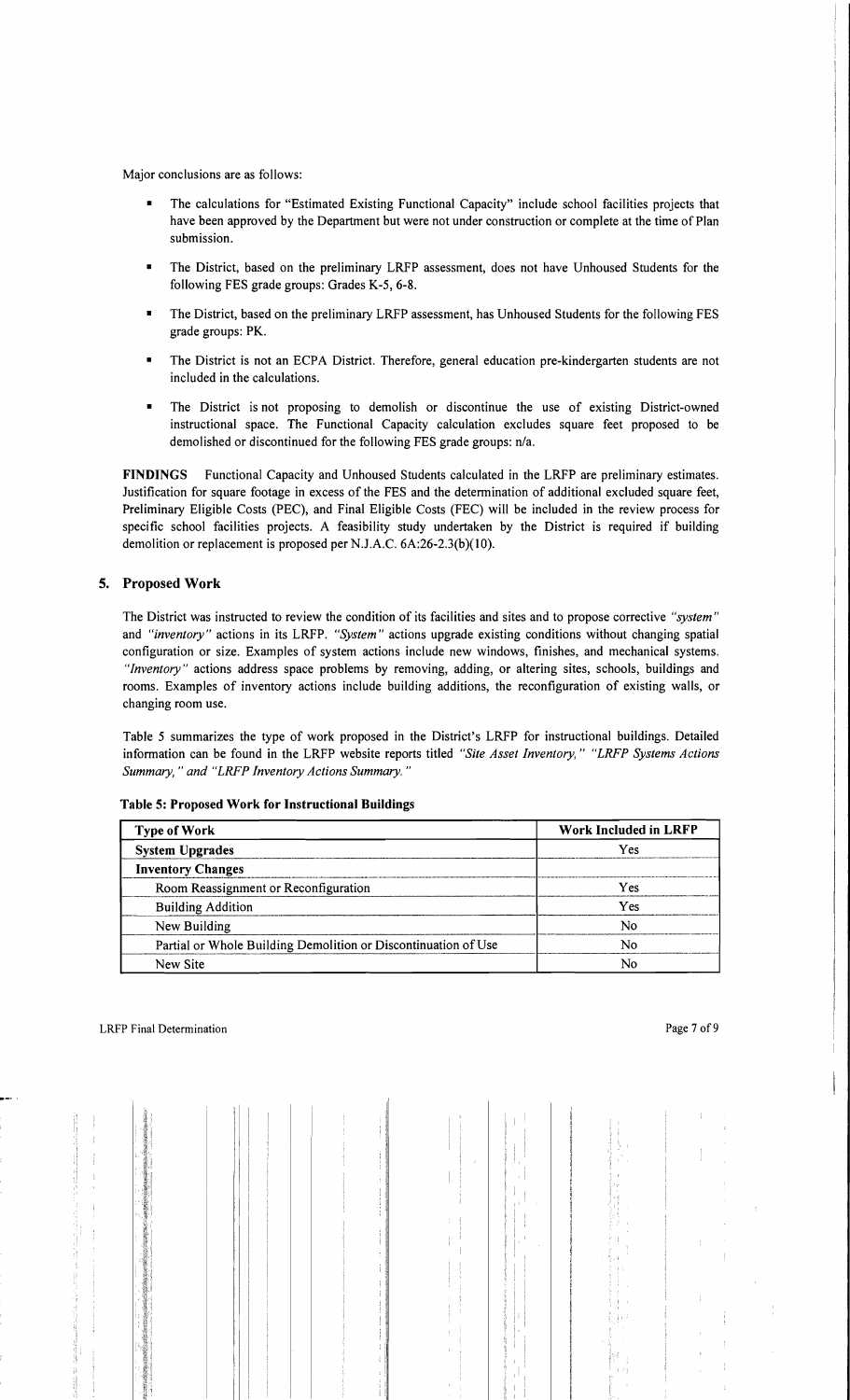Major conclusions are as follows:

- The District has proposed system upgrades in one or more instructional buildings.
- The District has proposed inventory changes, including new construction, in one or more instructional buildings.
- The District has not proposed new construction in lieu of rehabilitation in one or more instructional buildings.

Please note that costs represented in the LRFP are for capital planning purposes only. Estimated costs are not intended to represent preliminary eligible costs or final eligible costs of approved school facilities projects.

The Act (NJ.S.A. 18A:7G-7b) provides that all school facilities shall be deemed suitable for rehabilitation unless a pre-construction evaluation undertaken by the District demonstrates to the satisfaction of the Commissioner that the structure might pose a risk to the safety of the occupants even after rehabilitation or that rehabilitation is not cost-effective. Pursuant to NJ.A.C. 6A:26-2.3(b)(10), the Commissioner may identify school facilities for which new construction is proposed in lieu of rehabilitation for which it appears from the information presented that new construction is justified, provided, however, that for such school facilities so identified, the District must submit a feasibility study as part of the application for the specific school facilities project. The cost of each proposed building replacement is compared to the cost of additions or rehabilitation required to eliminate health and safety deficiencies and to achieve the District's programmatic model.

Facilities used for non-instructional or non-educational purposes are ineligible for State support under the Act. However, projects for such facilities shall be reviewed by the Department to determine whether they are consistent with the District's LRFP and whether the facility, if it is to house students (full or part time) conforms to educational adequacy requirements. These projects shall conform to all applicable statutes and regulations.

**FINDINGS** The Department has determined that the proposed work is adequate for review of the District's LRFP. However, Department approval of proposed work in the LRFP does not imply that the District may proceed with a school facilities project. The District must submit individual project applications with cost estimates for Department project approval. Both school facilities project approval and other capital project review require consistency with the District's approved LRFP.

## 6. **Functional Capacity and Unhoused Students After Completion** of Proposed **Work**

The *Functional Capacity* of the District's schools *after* completion of the scope of work proposed in the LRFP was calculated to highlight any remaining Unhoused Students.

Table 6 provides a preliminary assessment of Unhoused Students and Estimated Remaining Maximum Area after completion of new construction proposed in the LRFP, if applicable. Detailed information concerning the calculation can be found in the website report titled *"Functional Capacity and Unhoused Students."*